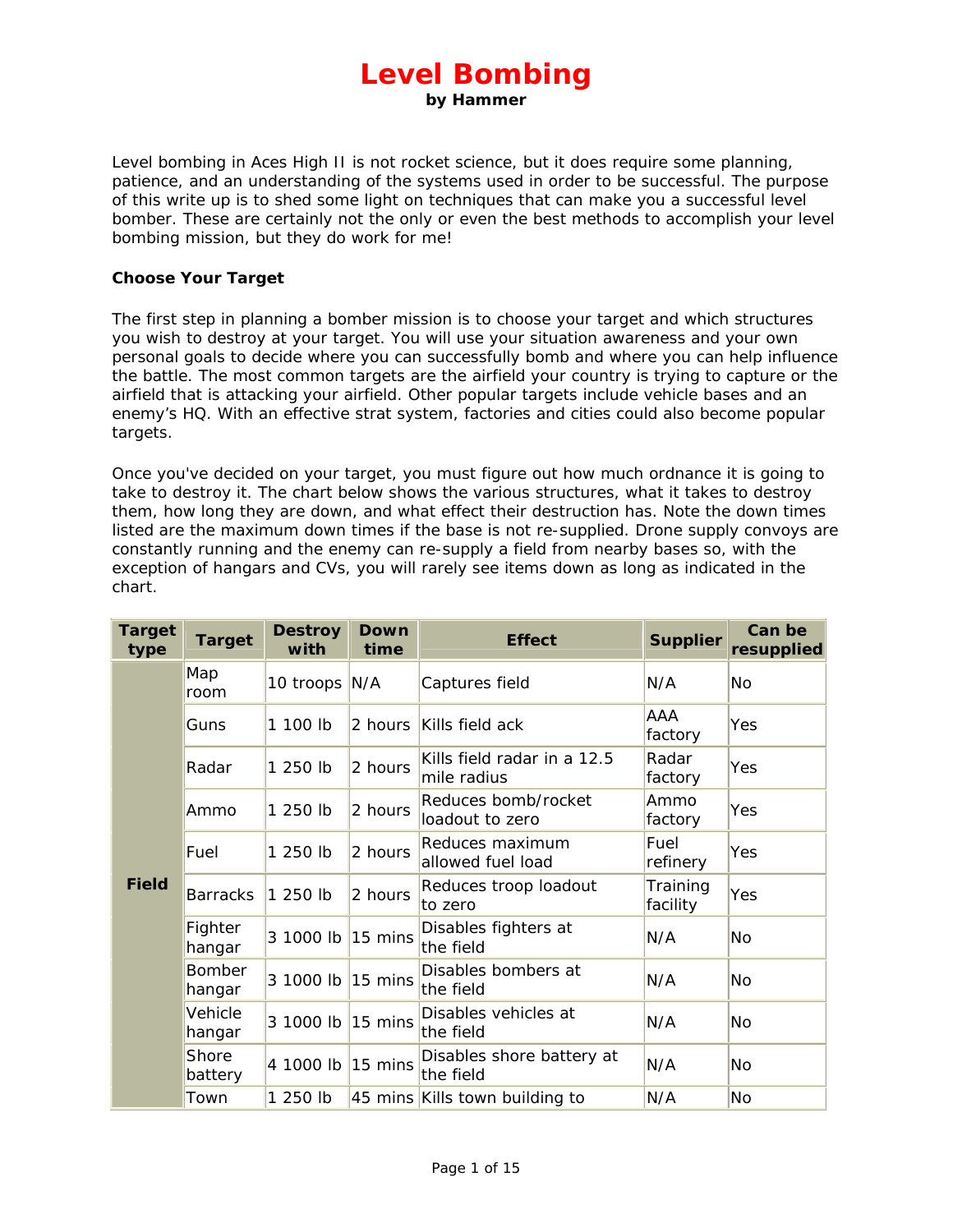| <b>Target</b><br>type          | <b>Target</b>         | <b>Destroy</b><br>with | Down<br>time          | <b>Effect</b>                                | <b>Supplier</b>  | Can be<br>resupplied |
|--------------------------------|-----------------------|------------------------|-----------------------|----------------------------------------------|------------------|----------------------|
|                                | building              |                        |                       | allow for field capture                      |                  |                      |
| Zone                           | HQ                    | 37 1000<br>Ib          | 2 hours               | Kills all radar for a<br>country             | City<br>building | Yes                  |
|                                | <b>AAA</b><br>factory | 1 250 lb               | 3 hours               | Loads supplies for<br>field guns             | City<br>building | Yes                  |
|                                | Radar<br>factory      | 1 250 lb               | 3 hours               | Loads supplies for<br>field radar            | City<br>building | Yes                  |
|                                | Ammo<br>factory       | 1 250 lb               | 3 hours               | Loads supplies for<br>ammo at fields         | City<br>building | Yes                  |
|                                | Fuel<br>refinery      | 1 250 lb               | 3 hours               | Loads supplies for<br>fuel tanks at fields   | City<br>building | Yes                  |
|                                | Training<br>facility  | 1 250 lb               | 3 hours               | Loads supplies for<br>barracks at fields     | City<br>building | Yes                  |
| City                           | City<br>building      | 1 250 lb               | 3 hours               | Loads supplies for<br>factories and HQ       | City<br>building | Yes *                |
| <b>Supply Convoy</b>           | Train                 | 1 100 lb               | N/A                   | Stops train from<br>resupplying destination  | N/A              | N/A                  |
|                                |                       | 1/ <sub>2</sub> 100 lb | N/A                   | Stops convoy from<br>resupplying destination | N/A              |                      |
|                                | Barge                 | 1/ <sub>2</sub> 100 lb | N/A                   | Stops barge from<br>resupplying destination  | N/A              | N/A                  |
| <b>Ships</b>                   | Primary<br>ship       | 8 1000 lb              | $5 \text{ min}$       | Sinks task group,<br>respawns at port        | N/A              | No                   |
|                                | Other<br>ships        | 2 1000 lb              | $1$ hour              | Sinks ship                                   | N/A              | No                   |
| <b>Special</b><br><b>Types</b> | <b>Barrier</b>        | N/A                    | N/A                   | <b>Barrier</b>                               | N/A              | N/A                  |
|                                | Structure 1 250 lb    |                        | 45<br>minutes destroy | An object any country can                    | N/A              | <b>No</b>            |

These values are subject to change

## **Select Your Bomber and Bomb Load**

Choosing which bomber to use for your mission is a matter of personal preference and what you hope to accomplish with your mission. If you want to destroy all of a certain type of target, you need to choose a plane that will allow you to carry enough bombs to do so. The number of bombs you will require to destroy a target will vary widely with experience and I won't try to give any guidelines other than to say practice and determine the minimum number of bombs you need to drop and the maximum number of targets you can destroy. Experiment with different bomb loads and remember that a formation allows you to accomplish missions with different bombs or salvo settings than you could with a single plane. If you are unsure what targets are going to be up at your target, 500 pound bombs are a flexible choice.

Select your bomber and bomb load in the hangar. Below is a quick summary of the level bombers, ordered by bomb load: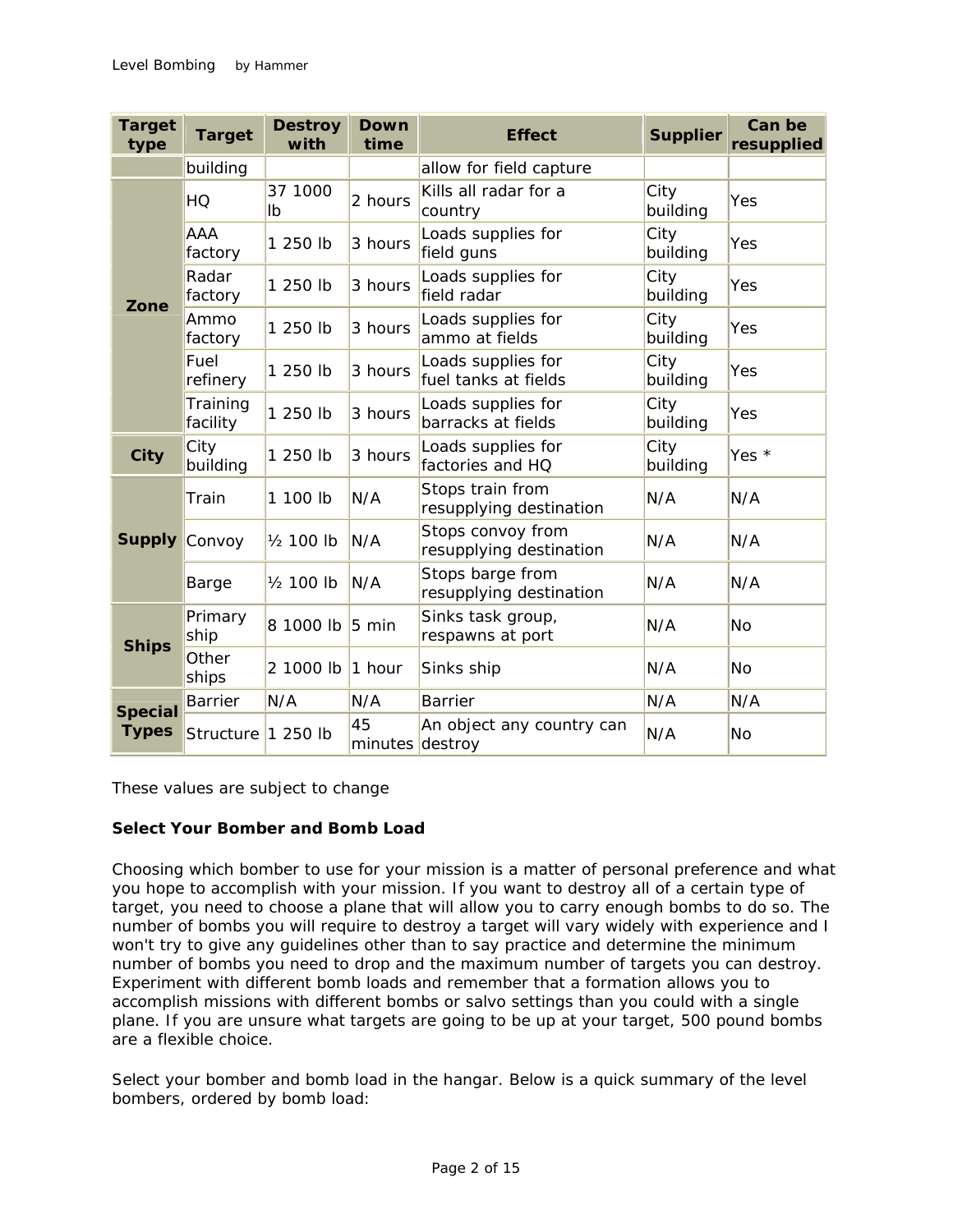**Lancaster III** - Capable of carrying a whopping 14,000 pounds of bombs, the Lancaster is slow, climbs poorly, and has fairly weak defensive armament. Use for very high altitude bombing or in areas where your fighters own the sky. If you're going up high, plan on a long flight. It takes a Lanc over 35 minutes to reach 25k with 14k bombs and 25% fuel (see chart below).

**B-24J** - The B-24J and the B-17G share the strongest defensive armament of all the bombers and have similar performance but, with the B-24 carrying 2,000 pounds of bombs more than the B-17 (for a total of 8,000 pounds), the B-24 instantly surpassed the B-17 in popularity when it was introduced with version 2.01. Unlike its use in the real world, the B-24J is more often used in Aces High for low altitude tactical strikes than high altitude bombing.

**Ju 88A-4** - It is probably a surprise to most people that the Ju 88 can carry a heavier bomb load than the B-17, but numbers don't lie. Capable of carrying 4 x 500kg bombs externally and another 20 x 50kg bombs internally, the Ju 88 can carry 3000kg (6,600 pounds) of ordnance, including 2 torpedoes. While it is faster than the B-17 below 20k, it has a lower rate of climb and much weaker defensive armament. Still, it has enough bombs to destroy a hangar or two with plenty left over to de-ack a field and then go to work on the fuel and ammo. If only it had a forward firing 20mm instead of the puny 7.7mm!

**B-17G** - The B-17G, along with the B-24J, has the strongest defensive armament of all the bombers and can carry a respectable 6,000 pounds of bombs. It is also fairly fast (for a bomber), especially up high. Like the other level bombers, you are as likely to see B-17s on the deck as up high.

**B-26B** - The Marauder is a great bomber for rendering a field useless. Capable of carrying 4000 pounds of bombs, it can carry large bombs to destroy hangars or small bombs to destroy the ack, fuel and ammo. It has fixed, pilot controlled forward firing guns that allow lots of strafing. It is about 50 mph faster than a B-17 down low, making it a good choice for low altitude missions. Its main weakness is the lack of a belly gun, allowing undefended attacks from underneath. Keep it below 2,000 feet and that is not much of a problem (but the swarming enemy are!).

**Ar 234B** - The only perk bomber currently in the game, the Arado Ar 234B is a jet powered bomber capable of carrying 1500kg (3,300 pounds) of bombs. Faster than most fighters at any altitude, the Arado is not immune to the fighter diving down from higher and for that reason should be flown at least at medium altitude where it will have a chance to dive away from an attacker. To fly at high altitude, you will probably have to sacrifice 1,000kg of bombs in order to take drop tanks needed to give you the range.

**TBM-3** - The only carrier based bomber capable of level bombing, the TBM can carry a torpedo or up to 2,000 pounds of bombs. It can also carry 6 wing mounted 5 inch High Velocity Aerial Rockets (HVAR) which gives it enough firepower to take out a hangar. However, since carrier launched fighters such as the F6F and F4U-1D can carry just as much ordinance, the TBM has a hard time making a place for itself in the arena and is usually flown as a novelty or for a torpedo attempt against an opposing fleet.

**Boston III** - Introduced with Aces High version 1.10, the Boston III is an older cousin of the A-20G Havoc (also introduced in 1.10). The best performing level bomber, it is capable of carrying only 2,000 pounds of bombs and has very weak defensive armament. Because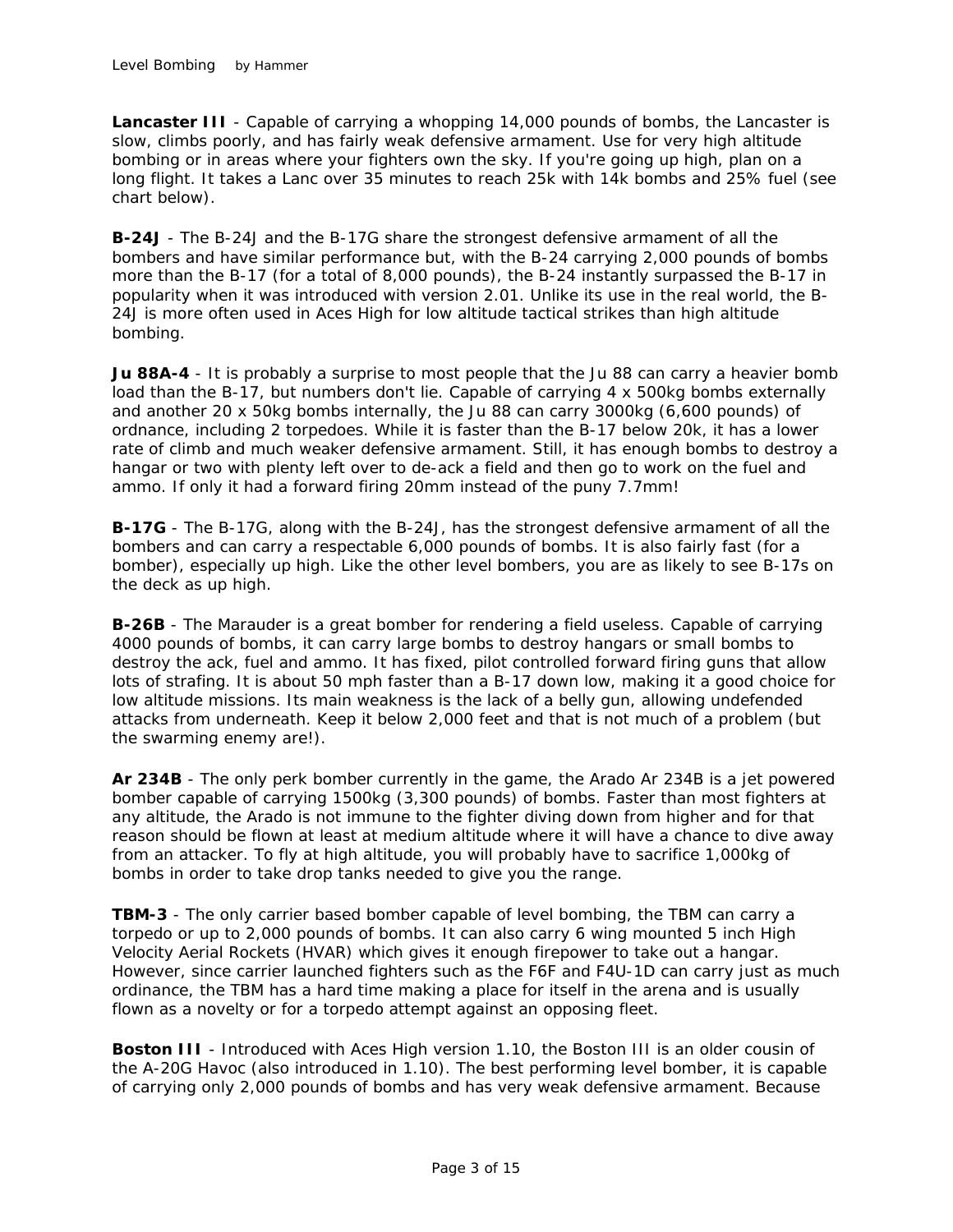many fighters can carry more ordnance than the Boston III, this bomber will most likely find its use limited to scenarios.

**Ki-67** - Introduced in version 1.09, the Ki-67 "Hiryu" (Flying Dragon) is the first Japanese level bomber in the game. The Ki-67 is a fast bomber with a very good rate of climb but it carries a maximum of only 800kg (1,760 pounds) of bombs and lacks the pilot controlled guns of the B-26. It can carry a torpedo but torpedo runs are fairly rare. For these reasons, I suspect it will have difficulty finding a niche in the main arena. Still, its speed, climb rate, and the 20mm cannon in its dorsal turret make it a good choice for a quick strike bomber while its speed and climbing ability can allow it to survive high altitude missions. This bomber can also be flown in the attack mode.

## **Formation or Single Sortie?**

There is little reason to take only a single bomber instead of a formation unless you plan on making a low level, nap-of-the-earth (NOE) run with lots of hard maneuvering. Even then, if you can get a formation to the target, you have 3 times the destructive power available.

#### **Decide Your Bombing Altitude and Calculate the Time/Distance to Get There**

Your next step in planning your bomber mission is to decide what altitude you want to be at over the target. You may also want to reach a certain altitude before entering enemy territory. Deciding these issues will help determine where to start your sortie and help you plan your route. Choosing an altitude to bomb from is a compromise of three issues: how long it will take to get there, the likelihood of being intercepted, and how accurate you are from altitude.

How long it will take you to get to a certain altitude is plane dependent. Below is a chart showing how much time and distance it takes the various bombers to get to altitude with the indicated fuel load and the maximum bomb load using the default auto-speed. These measurements were taken in AH1. The AH2 performance may be slightly different but the measurements are still close enough for planning purposes.

The likelihood of interception decreases with altitude. In the main arena, anything below 10k is low altitude. At these altitudes, the probability of interception by enemy fighters is almost 100% unless your side has total air superiority and the numbers to maintain it. Even then, you will probably need a gunner over the target so you can concentrate on dropping your bombs. If there is an even fight going on over your target, low altitude is probably not a good choice.

From 10k up to about 20k is medium altitude. The risk of interception is still high, but it will more than likely be by one or two planes at a time instead of getting hoarded like you do at low altitude. The down side is it takes longer to get to these altitudes and will possibly be above a wind layer, making your bombsight calibration more difficult. If there is a hardpressed even fight going on over the enemy base, a medium altitude run has a decent chance of making it. You will probably still need a gunner over the target, though.

High altitude is 20k and up. The higher you are, the less likely you are to be intercepted. On the other hand, it can take some of the bombers a very long time to get to altitude. For example, a B-17G with 6k bombs and 25% fuel takes almost 20 minutes and 2 sectors (50 miles) to climb from sea level to 20k.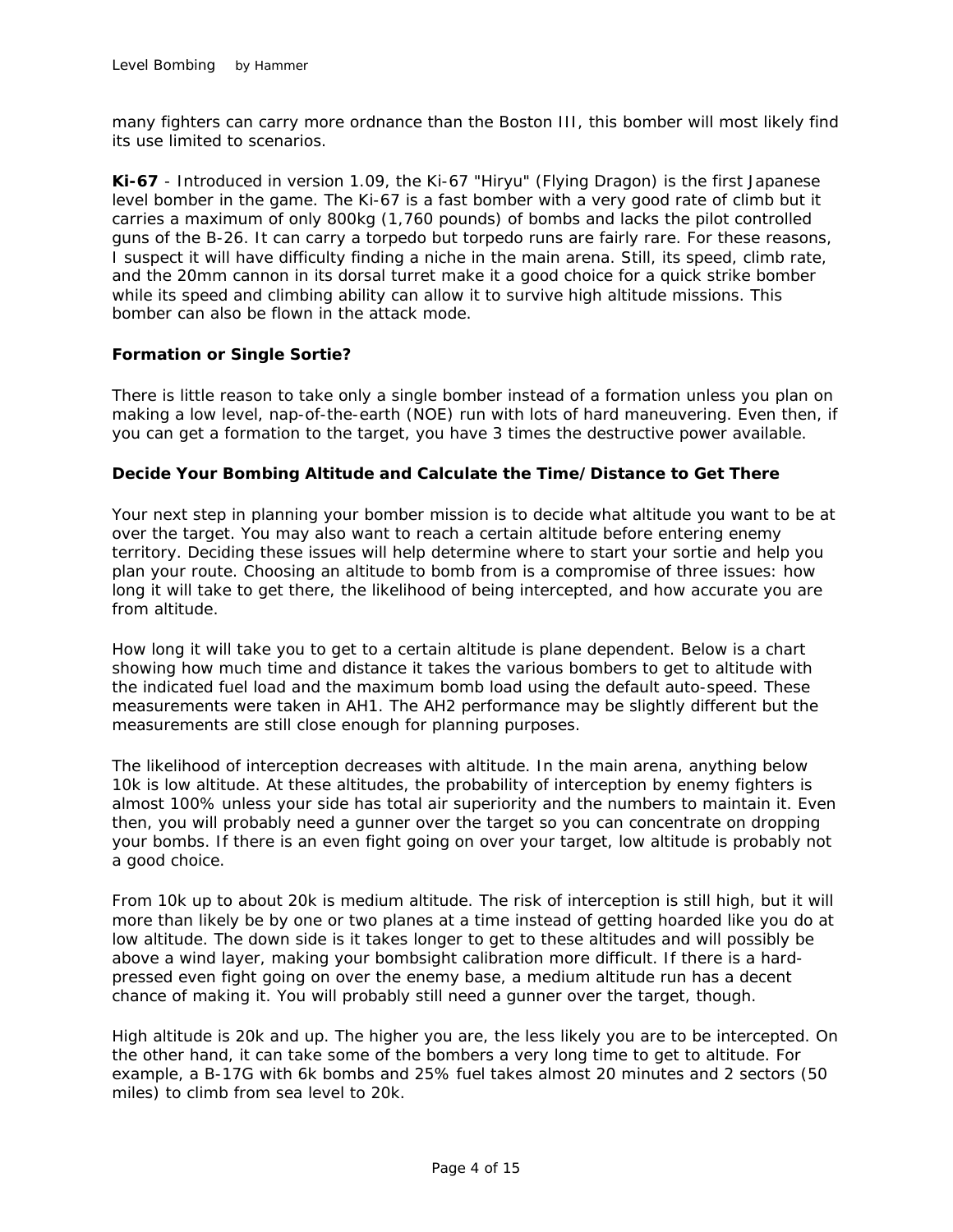Your accuracy at altitude will be a factor of practice. The more experienced you are, the more accurately you can bomb from higher altitudes.

## **Choose Your Route**

Once you have figured out how much time and distance it will take to climb to your desired altitude, you can decide how far back from the "front" you need to take off in order to achieve your desired altitude. Once you have done this, you have a start and end point for your route and you can figure out what comes in between.

The first thing to consider in choosing your actual route is the direction from which you want to approach the target. You do this based on what you want to hit at the target. Look at the map of a small airfield to the right. If you want to destroy the fighter hangars at this field, the approach indicated by line A is appropriate. With good bombsight calibration and intelligent salvo settings, you can destroy all the hangars in one pass. If, however, you want to destroy the barracks and the radar, the approach indicated by line B would be appropriate.

If you don't drop all your bombs on the first pass, you also need to take your next pass into consideration. Think about which way you should turn to help line up the targets you want to hit on your second pass. Maps of the airfields are available on the clipboard maps.



Now that you have determined where you need to start and how you want to come in over the target for your bomb run, you need to plan your actual route. This is often the most direct route if you are hitting a front line base, but you may want to plan a more circuitous route that avoids the front line battles (which are usually over or between airfields) if you want to hit a target farther back. Plan to avoid enemy radar coverage (right click on your map and select "Radar" to see the radar coverage around fields) if possible. The key is to select a route that allows you to come over the target from the direction you have planned for your bomb run. This could mean planning a route that brings you in from that direction, or simply making the necessary adjustments as you approach the target. You need to ensure you line up on your target early enough to allow speed adjustments and bombsight calibration prior to the drop. You probably won't want to drop at full speed and it takes longer than you might think to stop decelerating and reach a stable speed. Plan on reaching your bombing altitude at least 1/2 sector (preferably more) out from your target so your speed has time to stabilize prior to calibrating your bombsight.

# **Taking Off**

Taking off in a bomber takes a little more consideration than taking off in a fighter. A bomber, especially the heavies like the B-17 and Lancaster, require considerably more runway to takeoff and, once up, their climb rate is very low. Make sure there are no hills at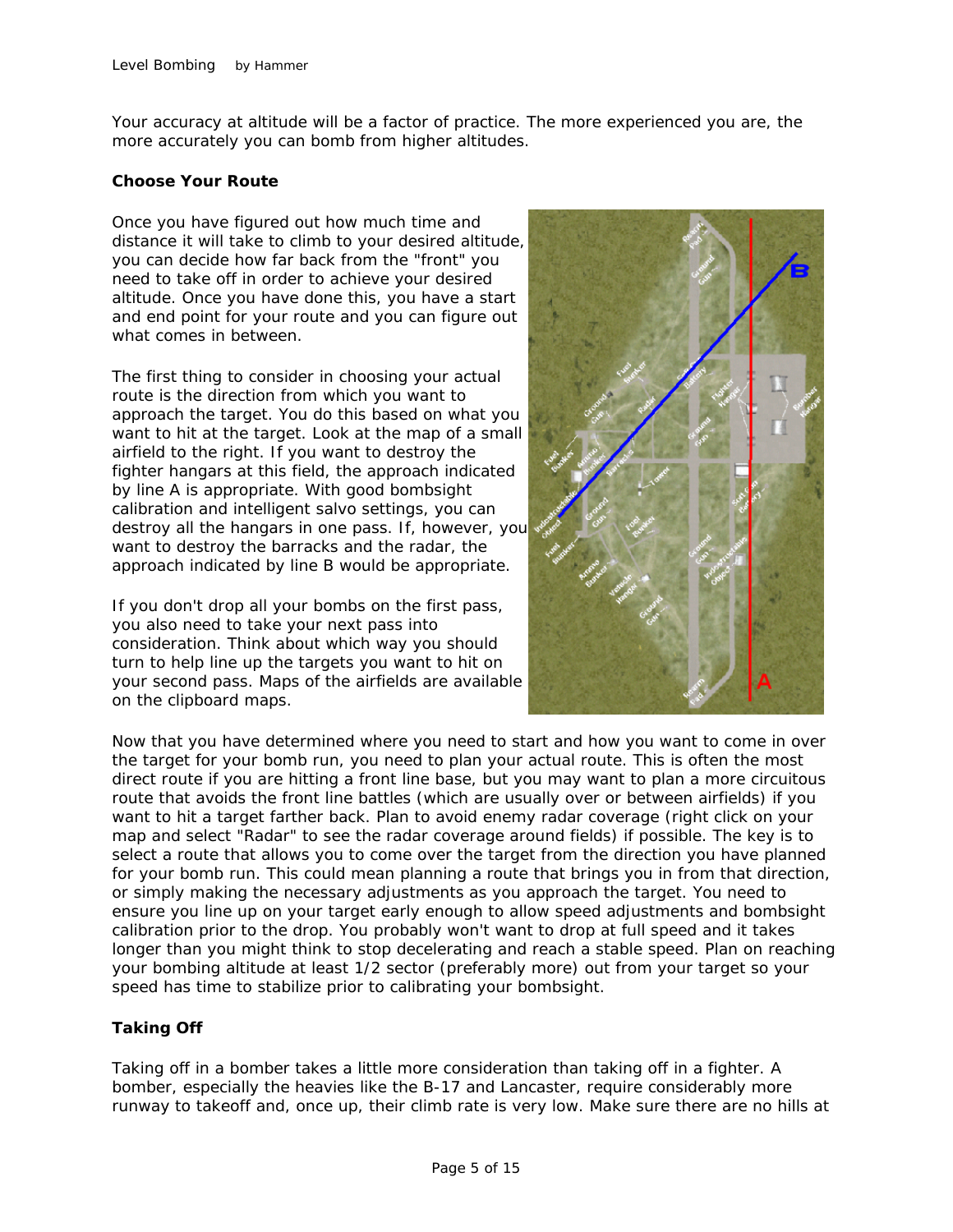the end of the runway or you may find yourself back in the tower much sooner than you expected.



**If your view down the runway looks like this, you might want to reconsider your takeoff direction!**

After starting your engines, apply throttle to start moving down the runway. Just as in a fighter, apply rudder to keep yourself centered on the runway. If you use auto-takeoff, you start on the runway with 2 notches of flaps down. Go ahead and raise those back up. In doing some quick experiments with the B-17, I have found you take off using less runway with flaps up. Once off the ground, level to gain some speed while raising gear. Once you have reached your plane's best climbing speed, apply auto-speed ([ALT][X]) and begin the slow climb to target.

When taking off with formations, it is important to note that your drones will not leave the runway to follow you on a "shortcut" takeoff path. You must takeoff down the runway. Also keep in mind that your drones are trying to form up with you and are susceptible to running into buildings at the airfield or nearby terrain features if you maneuver them into them. Drones will not start to form up on you until you are 200 feet above ground level (AGL). If you have a drone lagging behind, chop throttle and allow it to catch up. If your drones get too far away from your lead plane, they explode.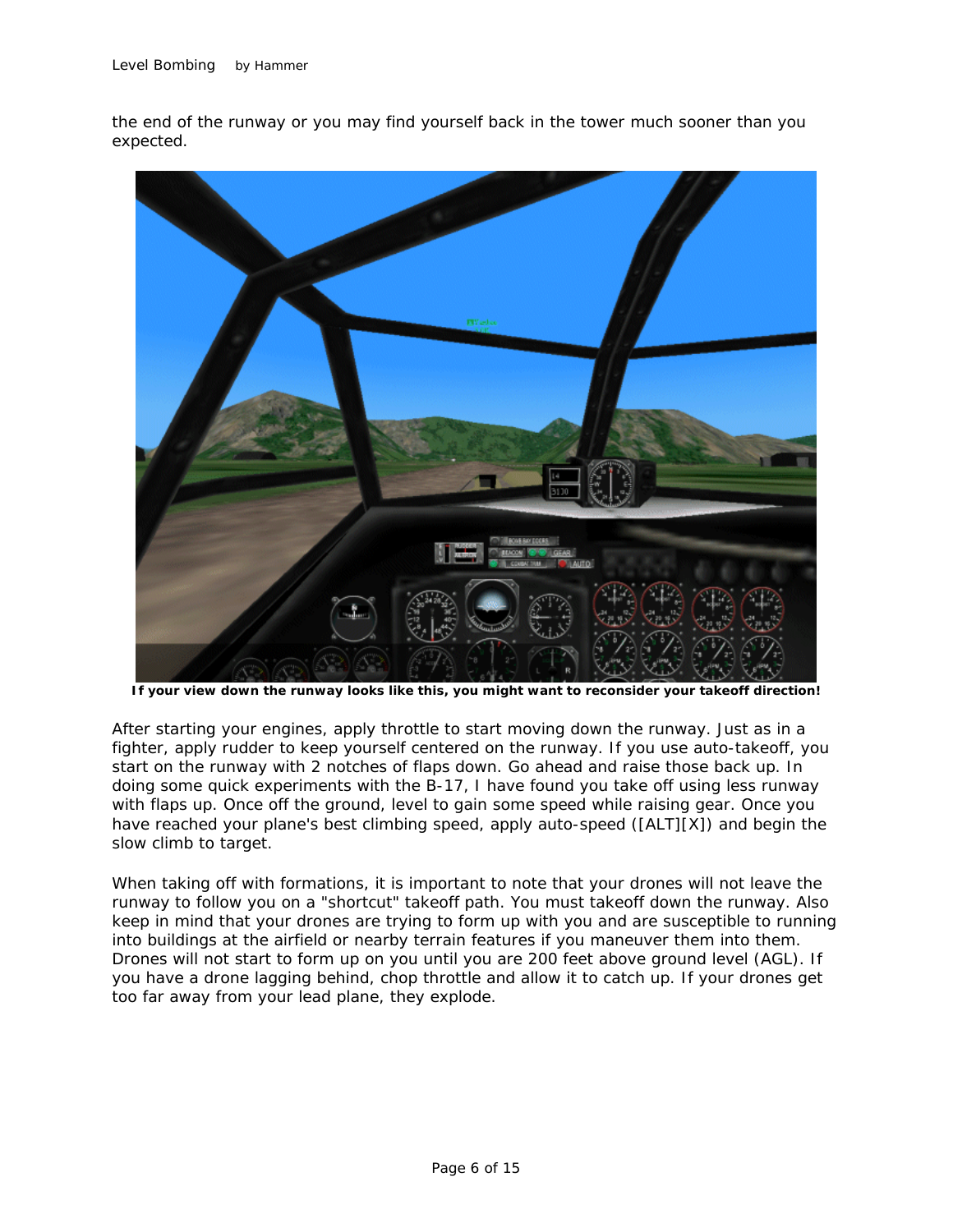

**Take off down the runway if you want your formation to stay intact**

# **Flying Your Formation to the Target**

Flying in formation is a bit different from flying a single bomber. You must make your turns gentle enough that your formation can stay with you. Too sharp a turn and they will become separated. Separate too much and your drones will self-destruct.



**Turn too tight and you'll lose your formation**

In addition to keeping your maneuvers gentle, it is a good idea to throttle back during your turns. This allows the other planes to have the extra power they might need to maintain formation.

As you are flying to your target, it is useful to pay close attention to your text buffer for information about your target. You will often see reports about fighter coverage, what needs to be hit, and who else is heading there with bombs. If you are not seeing this information,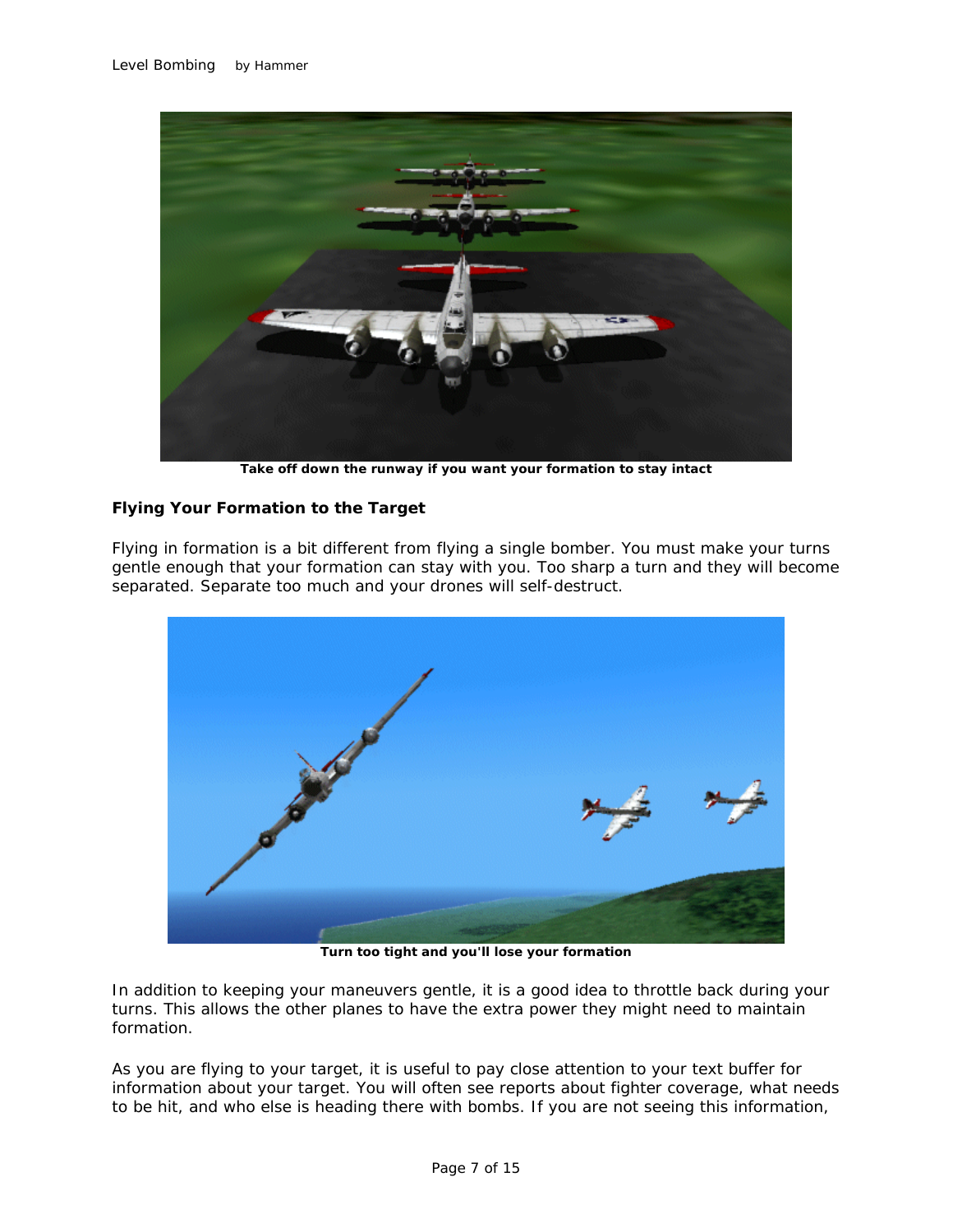you will want to ask about it so you can plan your approach and bomb run. There is no need to start asking as soon as you clear the runway, but once you are within a sector or so, you need to know. The more details you can get the better, but don't expect everybody to stop what they are doing to answer every question you may have about a target. Take what you can get and plan accordingly. Adjust your approach to allow you to hit as many targets as possible in one pass. Also, be prepared to change targets. A lot can happen in the time it takes to get a bomber to a target!

## **Approaching the Target**

It is important to get lined up with the target and into drop configuration early enough to allow your speed to stabilize for proper bombsight calibration. It can take a surprisingly long time for a plane to reach a stable speed when reducing or increasing throttle. A good technique is to figure out an RPM setting which gives you a constant speed and altitude. This RPM setting will vary at different altitudes and by plane. Practice and experience will help you determine what works best for you. It is even more important to get properly lined up if you are bombing from above the wind layer(s) (if present) because, once your bombsight is calibrated, any change in direction will throw the calibration off in relation to the wind direction. This is discussed in more detail during the bombsight calibration portion of this write-up.

Use the map to get lined up on your general direction of approach at least 12 miles (1/2 sector) from your target. Reduce your throttle to your drop setting for a speed of somewhere between 150 and 185. Try to find a speed that will allow your bomber to maintain altitude and not drift up or down. Open your bomb bay doors so the drag will bring you to your actual drop speed. You will also want to set your salvo and delay based on what structures you plan on hitting at the target.

Your salvo setting determines how many bombs will drop when your press the bomb key. The delay sets how much time elapses between each bomb. These are important settings which allow you to spread your bombs over then entire target, eliminating strats as you go, or concentrate them in one area to demolish a hardened structure. Both salvo and delay are set using dot commands.



**Formation Bomb Patterns, 10k, 175 mph IAS**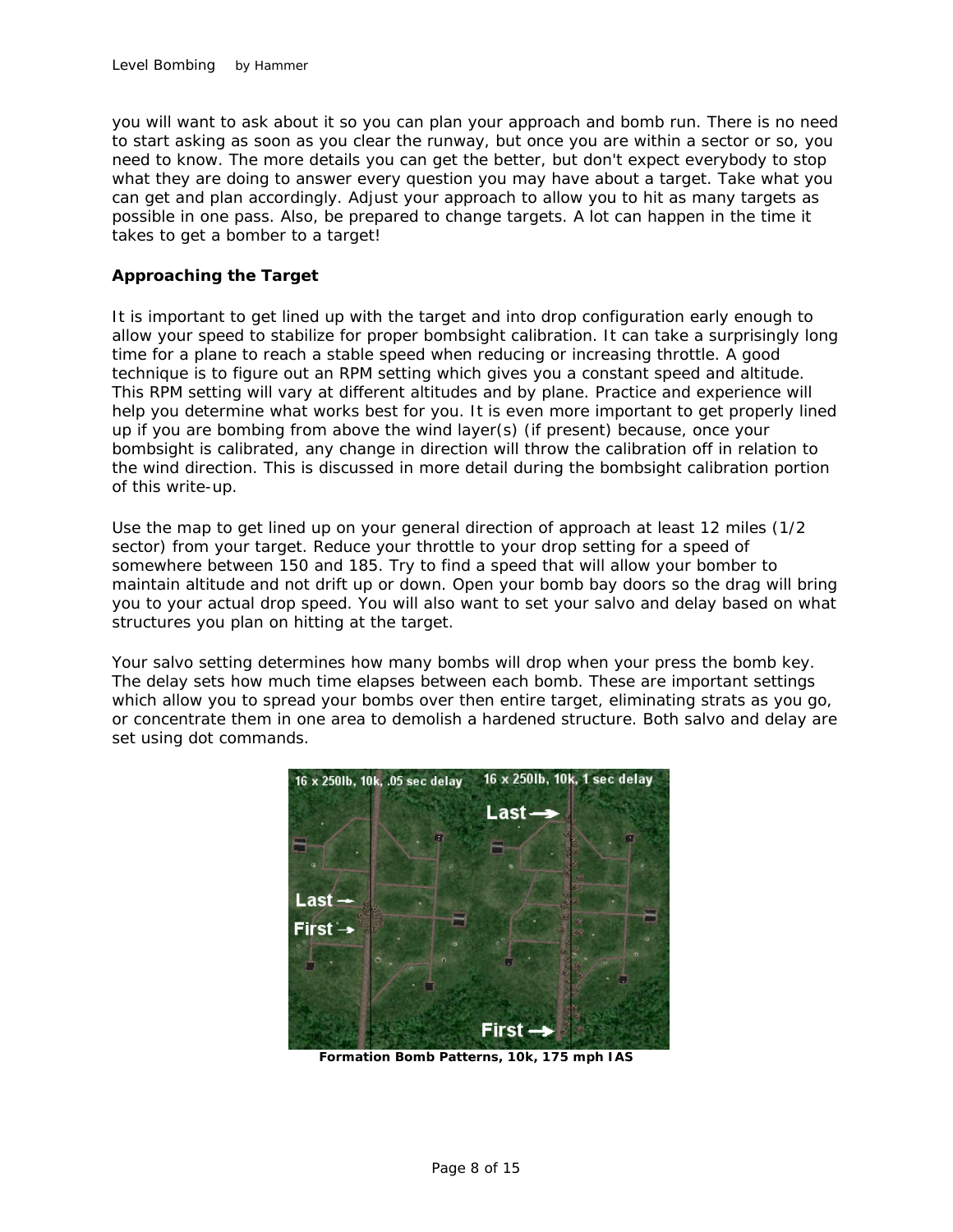To set your salvo, the command is .salvo  $#$  where  $#$  is a number between 1 and the max number of bombs you are carrying.

Delay is set with .delay  $\#.\# \#$  where  $\#.\# \#$  is a time between 0.05 seconds and 1.00 second. The difference between these is shown in the two pictures below.

If the skies are contested, you will probably want to call for a gunner before you begin your final approach. While you can gun for yourself with no problem on the way to your target, you can't effectively calibrate your bombsight, make the bomb run, and gun for yourself while you're doing it. Give a call on your country or squad channel and you'll more than likely find someone willing to gun.

## **Final Approach**

Once you have set your throttle, opened your bomb bay doors, and set your salvo and delay, it is time to get in a position to make your final adjustments. Go to the bombardier's position in your plane by pressing [F6].

When you enter the bombardier's position, you will be looking through the bombsight. Take your cursor and align it on the vertical crosshair about 1/4 to 1/3 up from the bottom of your screen. You are going to use this to further help you line up on the target. You may need to do a quick calibration to line up your crosshair with your direction of travel.



**align your cursor with the vertical crosshair**

After your cursor is aligned, push the [8] key on your keypad to look up from your bombsight. You now have a reference to "dead center" from your bombardier's view that can be used to further line up on your target once it is in view. Adjust your view through the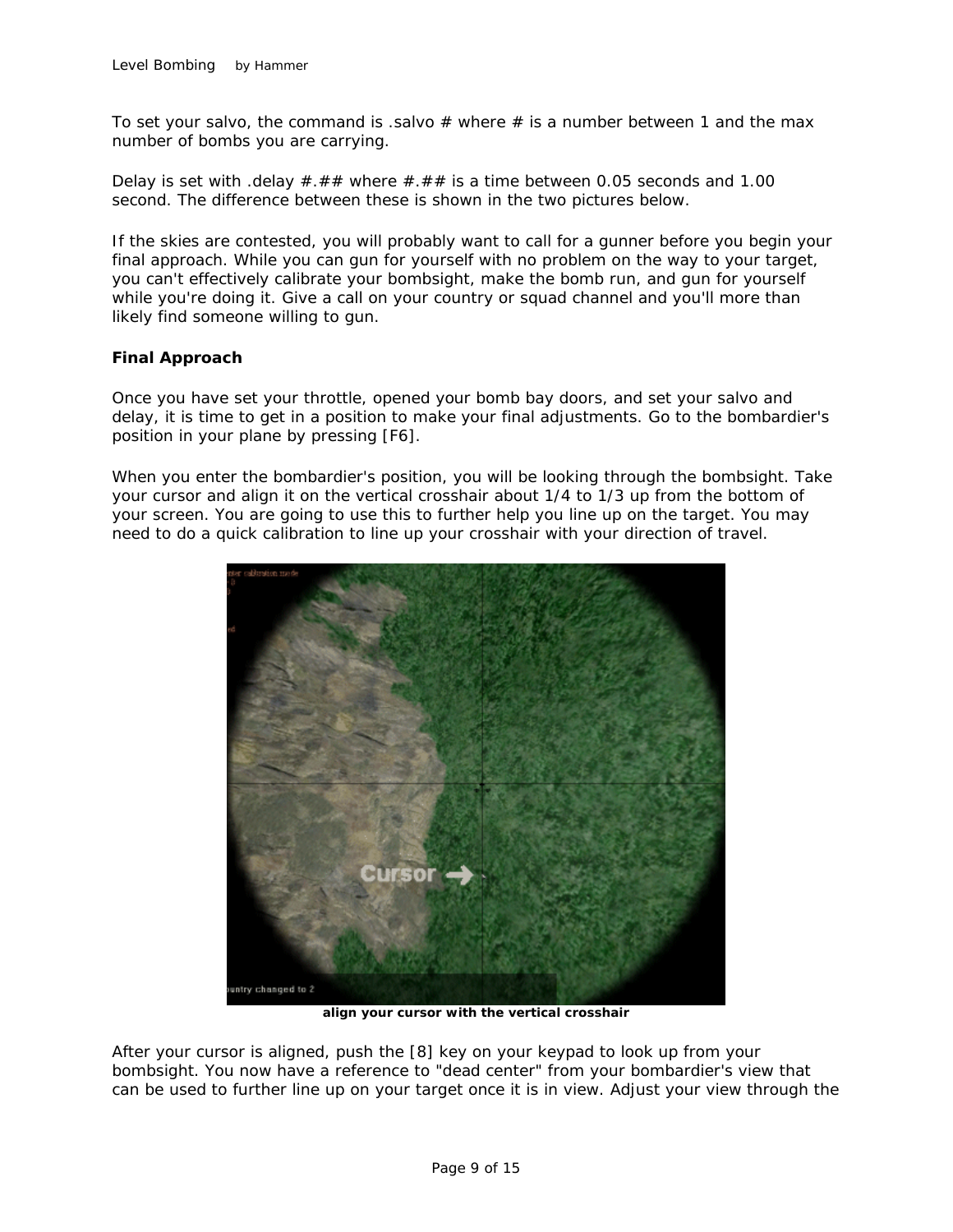nose of the bomber to give as clear a view possible out the nose. If you are in a TBM, you will have to go back to the pilot's position.



**view from the bombardier's position in a B-17G - note how the cursor and other available features are used to line up with the target** 

Depending on your altitude and the terrain around it, you can spot your target from as far as 10 miles away, maybe even further. Once you can see your target, zoom in to see for yourself what structures are standing and make additional adjustments to your approach direction to line up and prepare your bomb run to hit the available targets.



**zoom in for a better view and more precise adjustments**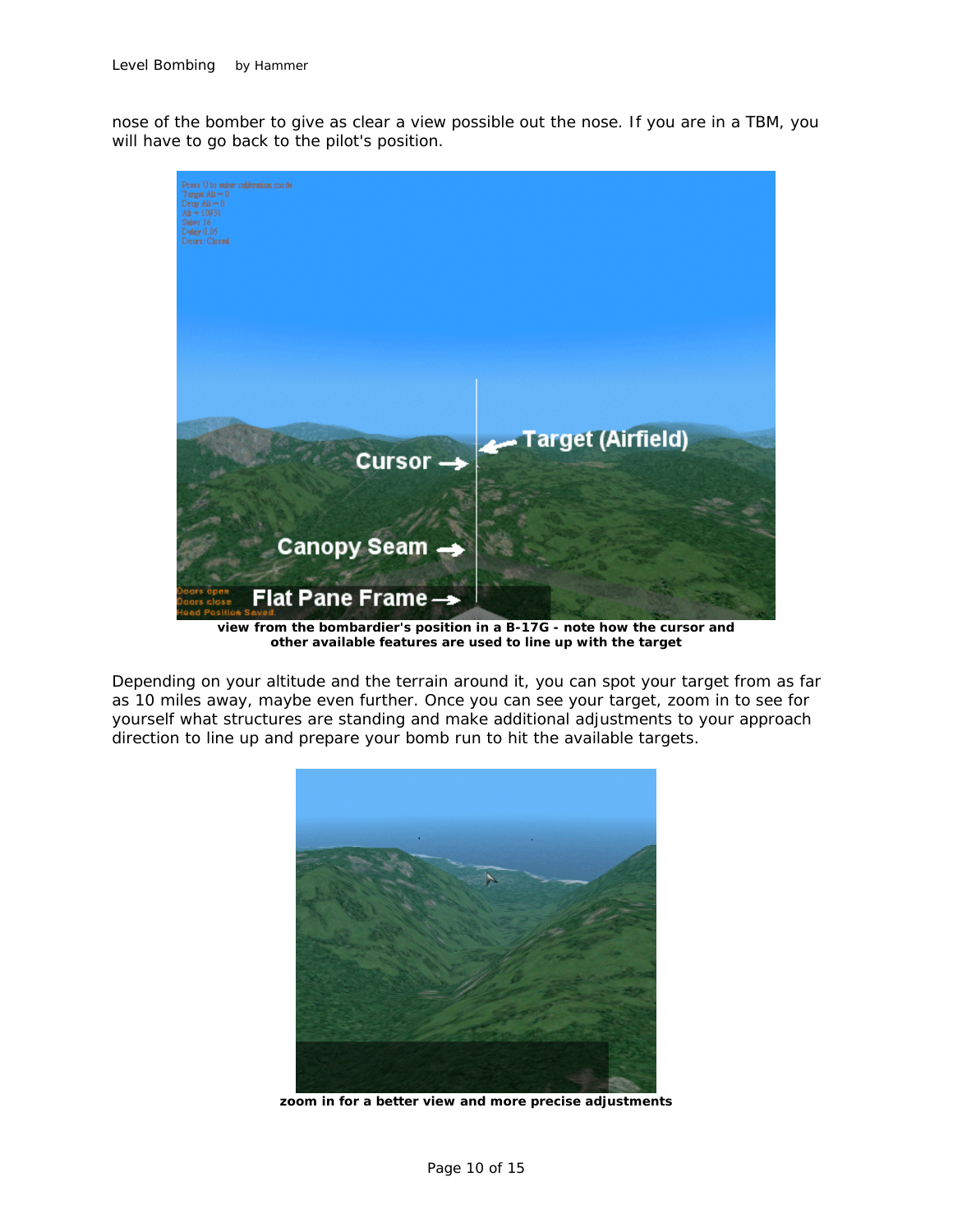While in the bombardier's position, to include while looking through the bombsight, you can steer the plane using your joystick. When you release your joystick, your plane will automatically go back to level flight. You want to make gentle corrections and wait for the plane to stabilize to see the results.

While making your final adjustments, you should also be able to determine if the structures you had planned on bombing are still standing or if you will need to adjust your salvo and delay settings in order to effectively bomb other targets.

Once you have adjusted your flight path to your satisfaction, it is time to calibrate your bombsight.

## **Calibrating Your Bombsight**

Calibrating the sight is what gives most people trouble. In many flight simulations, your bombsight is a laser pointer and your bombs hit where your sight points. Not so in Aces High. Here you must calibrate your sight and fly at the calibrated speed and altitude in order for your bombs to hit their target.

Before you calibrate your bombsight, you must be at a constant speed and altitude. Use auto-level to set your altitude. Pick a speed at which your bomber will fly without losing or gaining altitude and set your throttle to maintain that speed. You can check your speed with the E6B on your clipboard. If your speed is increasing or decreasing, you will not get an accurate calibration!

The steps involved in calibrating your bombsight are not that complicated. When you enter the bombardier position by pressing the [F6] key, you are taken directly to the bombsight view. This will give you a view like the one below.



**view through bombsight, no zoom**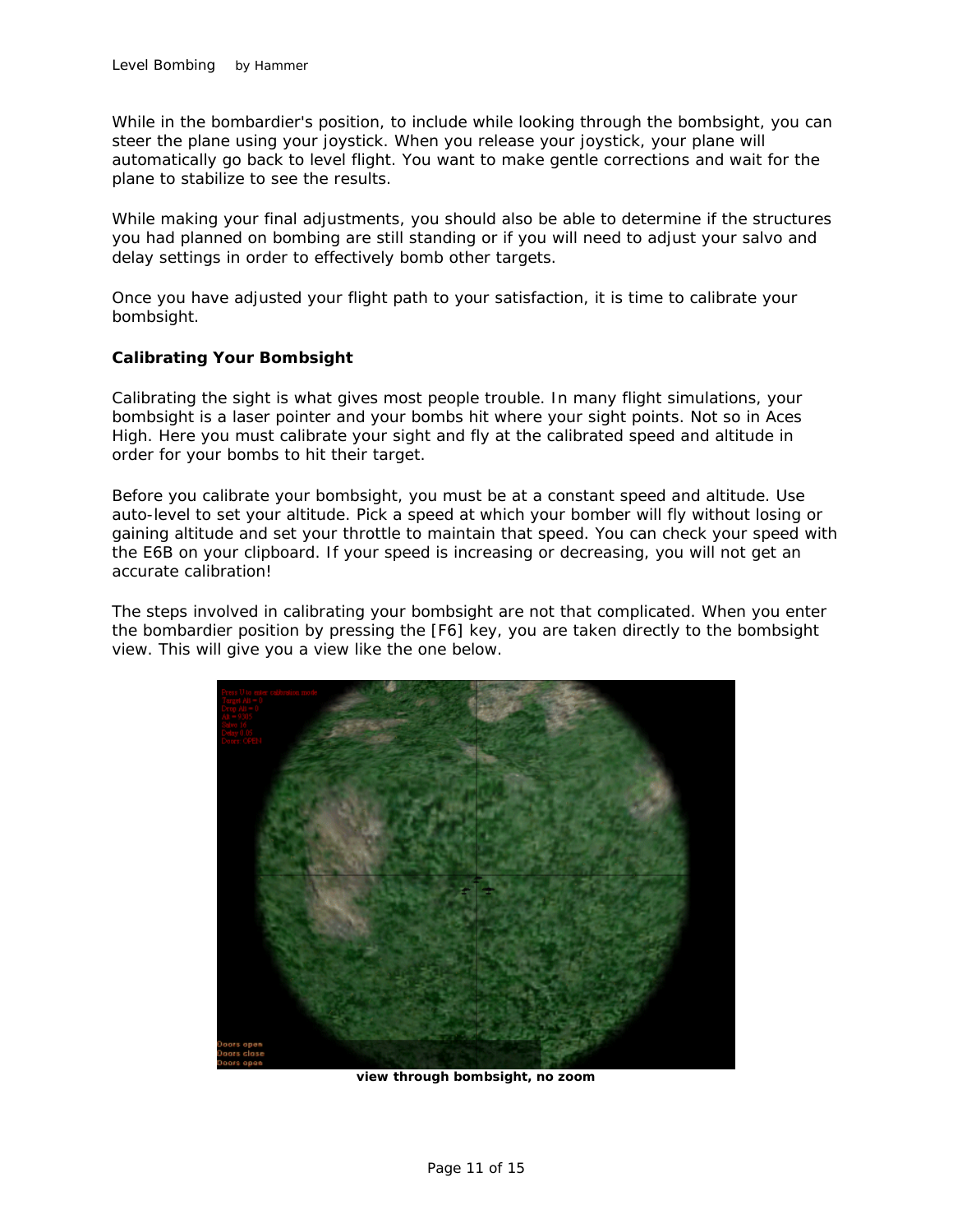The first thing you should notice is the red text in the upper left corner of your screen. Red text indicates the sight is not calibrated. The first line of this information will tell you to press [U] (or whatever key you may have mapped it to) to enter the calibration mode. (If it says "Press None to enter calibration mode", it means you must map a key to this function.) The bombsight calibration functions are found in the "Flight" keys list of your keyboard mapping. For the rest of this write up, I will use the [U] key as the key which



takes you into the calibration mode and the [Y] key as the key which is used to calibrate speed during calibration.

When you press the [U] key to enter the calibration mode, the text in the upper left of your bombsight screen expands and changes color to yellow. Under the heading \*\*\*Calibration mode\*\*\*, the text states "Auto speed measurement is enabled. Hold down Y for at least two seconds. Holding it longer will increase accuracy". That is not the whole story, though!

Once your speed is steady, press the [Y] key and hold it.  $Alt = 237$ <br>As the directions say, hold at least 2 seconds but holding Salve 1 As the directions say, hold at least 2 seconds but holding **Salvo I**<br>longer will increase accuracy. Lrecommond 10 15 longer will increase accuracy. I recommend 10 - 15 seconds at least. The longer you hold it, the better the calibration. Once you have held it for however long you want, release the [Y] key and press [U] to exit the calibration mode. Once you do this, your bombsight text will **Calibrated Speed 196**<br>turn groop, indicating you are calibrated turn green, indicating you are calibrated.

Once your bombsight is calibrated, continue to watch your E6B to ensure you remain at the calibrated speed as indicated on your bombsight. Also look at the two altitude notations on your bombsight: the "Drop Alt" and "Alt".

"Drop Alt" is the calibrated altitude and "Alt" is your current altitude. These two altitudes should be the same. If they are not, you are either gaining or losing altitude. While one or two feet shouldn't make a difference, they should be the same for your calibration to be 100% accurate.

You may calibrate as often as you like during a bomb run. If you have to maneuver a bit to line up after calibration, it is usually worth the time to recalibrate.

## **Bomb Run**

If your approach to the target was lined up properly, you should be seeing it in your sight soon. You want to acquire your target in the bombsight as soon as possible and, once you acquire it, spend most of your bomb run looking through your sight. Depending on your altitude, the type of target, and the terrain, you can acquire your target from 10 miles or more away. That is almost 1/2 a sector.

If you still need to make adjustments to your line of approach, you can do so but it can affect the accuracy of your calibration. If you have time, you can recalibrate. If not, you



Press U to enter calibration mode  $Alt = 2528$ Salvo 1 Delay 0.05 Doors: OPEN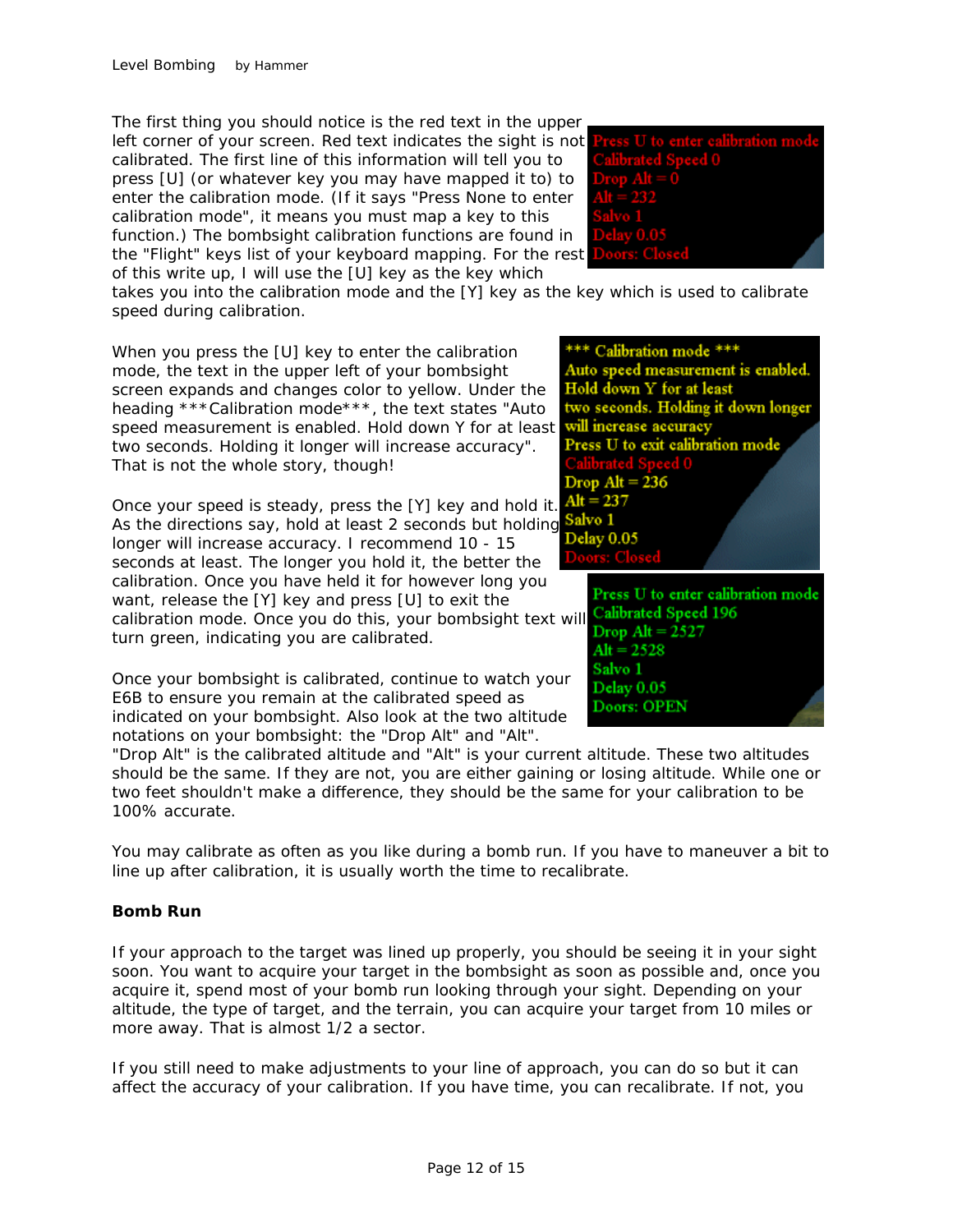have to decide whether to drop with your current calibration or to go around again and try to make a better approach.

As you get closer to the target, it naturally moves closer to the center of your bombsight. As soon as you have some distance between the top of your bombsight and the target, you will want to zoom in by pressing [Z]. Usually, you are zoomed in too far and will need to zoom out by pressing the [ key until you can see your target. Once you have reacquired your target in the zoom mode, continue to zoom in using the ] key, keeping your target just at the top of your sight. As you get close to the target, you will have much more detail and you can pick out the actual target you are going to drop on.



**view through bombsight, maximum zoom**

As you can see in the picture above, I am lined up to drop on two fighter hangars. Since there are not targets in between the hangars, this would be a place to use 2 salvos of only a few bombs. If you're not lined up to drop on more than one target during your first pass, you will want to extend out far enough to line up another pass. Usually, you need to keep going past the target for a minute or two to have enough room to set up your next pass. If you turn around too early, you will find your crosshair past the target. Remember, from 10,000 feet, the landing point of your bombs is well in front of the current position of your plane. If you don't have enough bombs left to destroy a particular type of structure on your second or third pass, adjust your salvo setting and hit a smaller target such as an ack, fuel bunker, or city building.

## **Gunning**

All of the bombers in Aces High are equipped with defensive guns. With the exception of the Ar 234, these guns can be manned by you and 1 gunner. If you man the guns yourself, your bomber will go on auto-level while you are away from the pilot's position. You can, however, turn your bomber using your rudder.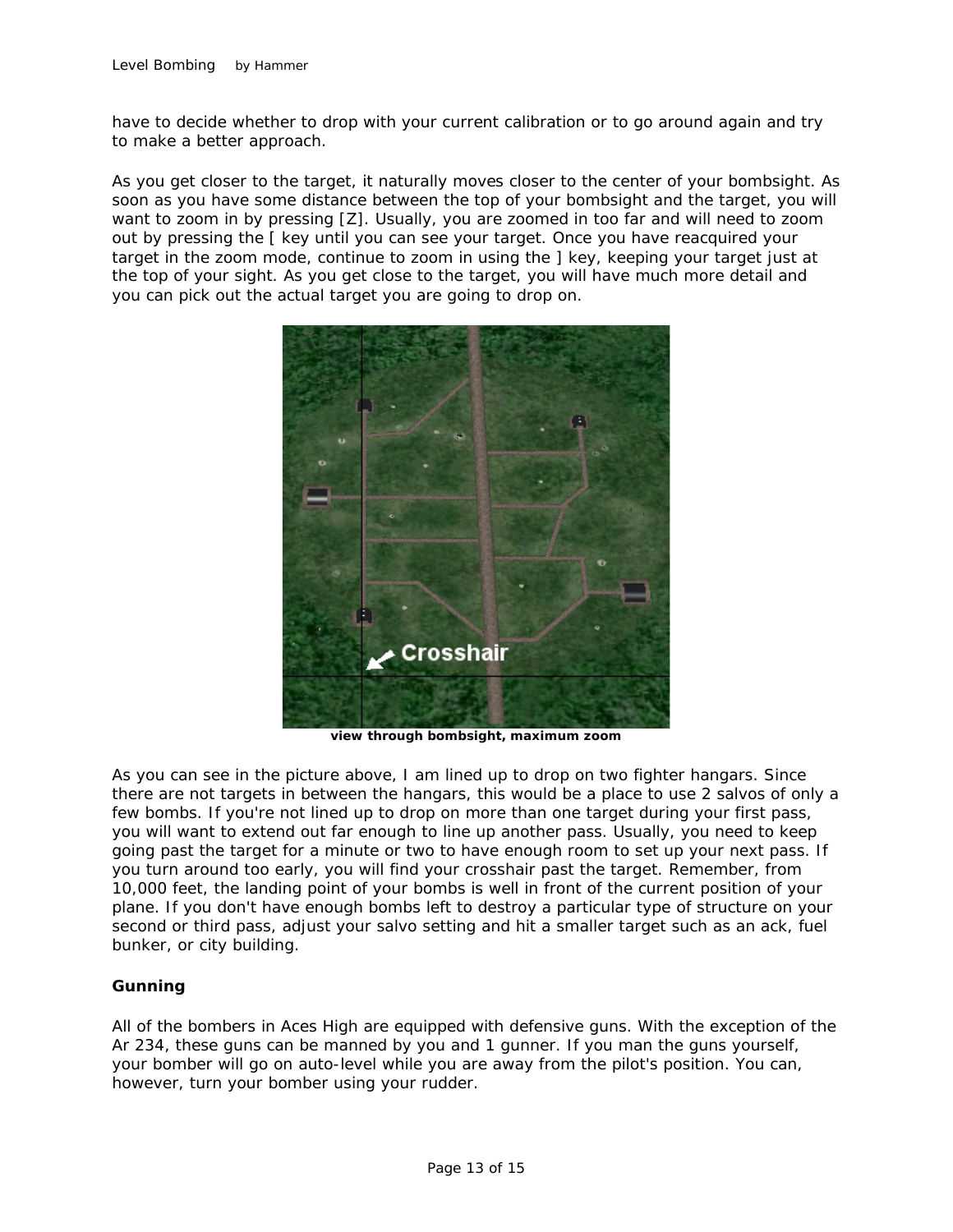To man the guns, simply press the number on your keyboard (not the keypad) that corresponds to the gun you wish to go to, and you will be taken to that gun unless that position is already occupied by a gunner. In formations, you have the option of manning a gun position on the drone bombers as well as your own. Press [CTRL] 1 for the lead plane, [CTRL] 2 for the plane on the left, and [CTRL] 3 for the plane on the right. You will jump to the same gun position in the designated plane. From there, use your joystick to control the gun. A chart showing which number corresponds to which gun is below.

|                    | Nose Tail |   | Dorsal/<br>Upper | Ball/<br>Ventral Waist | Left | Right<br>Waist |
|--------------------|-----------|---|------------------|------------------------|------|----------------|
| Ar 234B            |           |   |                  |                        |      |                |
| <b>B-17G</b>       | 5         | 4 | 3                | 2                      | 6    |                |
| $B-24J$            | 5         | 4 | 3                | 2                      | 6    | 7              |
| $B-26B$            | 4         | 3 | 2                |                        | 5    | 6              |
| <b>Boston</b><br>Ш |           |   | 2                |                        |      |                |
| Ju 88A-4           |           |   | 2&3              | 4                      |      |                |
| $Ki-67$            | 2         | 6 | 3                |                        | 4    | 5              |
| Lancaster          | 2         | 4 | 3                |                        |      |                |
| TBM-3              |           |   | 2                | 3                      |      |                |

You have 2 options when firing your defensive guns. Firing your primary guns (F or joystick button 1) fires all guns which can hit the target. For example, if you were manning the tail guns of a B-17 and had an enemy approaching from 6 o'clock and slightly high, pressing your primary trigger would cause the not only the tail guns to fire at it, but also the upper turret. This usually brings a lot more firepower to bear on the target. Pressing your secondary trigger (B or joystick button 2) will fire only the guns you are manning. To return to the pilot's seat from one of the gunner positions, press 1.

Gunning for yourself in route to the target is usually no problem but you may want to ask for a gunner as you approach the target. The reason for this is you can't gun and make a bomb run at the same time. If you make the bomb run, you are extremely vulnerable to enemy fighters. If you gun, you're not going to drop any bombs. Many fighter pilots wait for a buff to get near the target, where the pilot is probably in the bombardier's position, before making their attack. Often, a call on the country or squad channel is all it takes to find a gunner.

Like your views from the cockpit, you can adjust the views for each gunner's position and save them the way you want. See Aces High View System for more details.

## **Returning Home**

After successfully dropping your bombs on target, it is time to return home. Generally, you will want to fly to the nearest friendly base that does not have a furball over it. If you are at high altitude, avoid the temptation to drop your altitude until you are sure you are safe from interception. It is better to fly to your base and then spiral down. Sure, it takes more time but the chances of a low fighter killing you on the way home are a lot less if you are way above it!